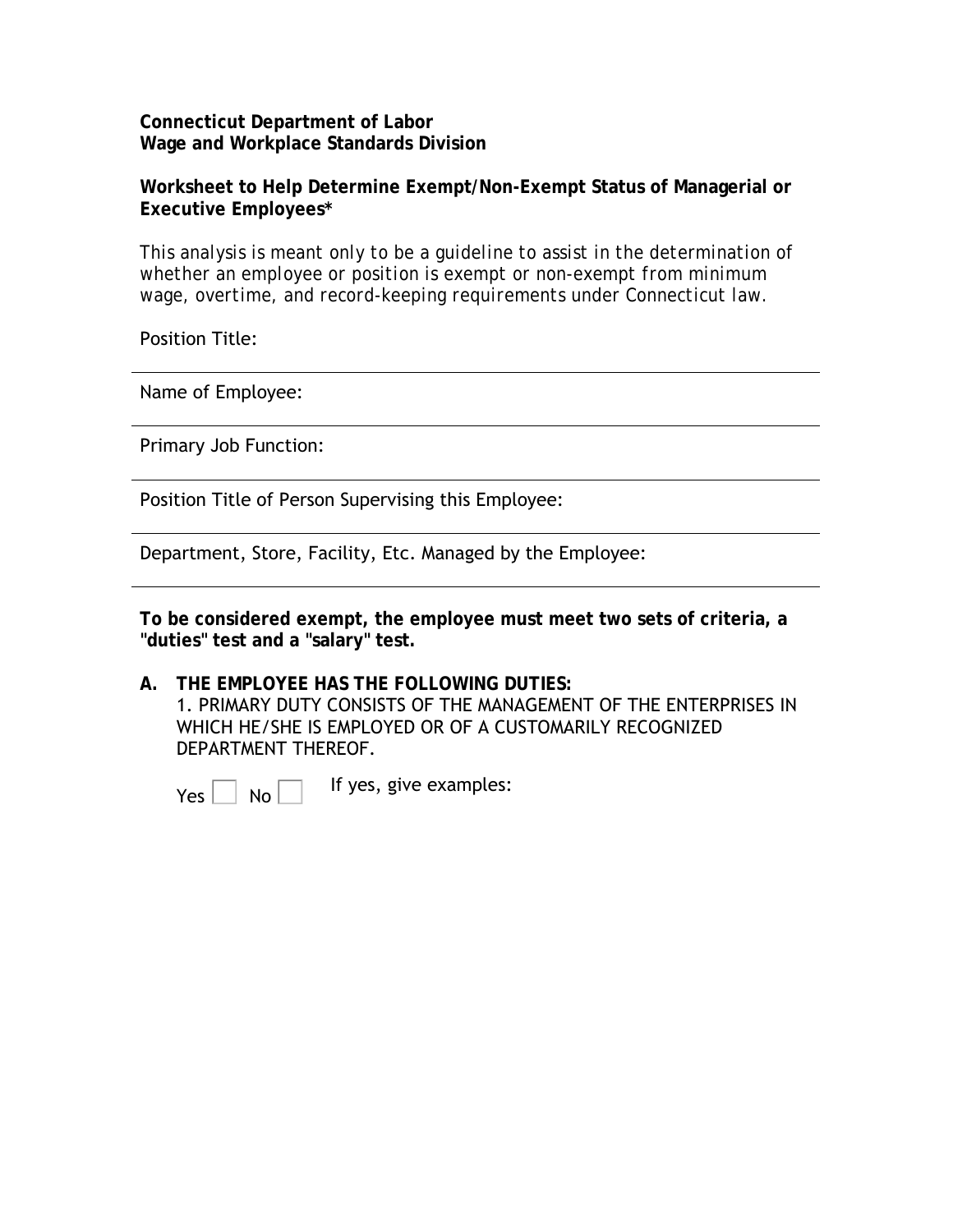2. THE EMPLOYEE MUST HAVE THE AUTHORITY TO HIRE OR FIRE OTHER EMPLOYEES OR WHOSE SUGGESTIONS AND RECOMMENDATIONS AS TO THE HIRING OR FIRING AND AS TO THE ADVANCEMENT AND PROMOTION OR ANY OTHER CHANGE OF STATUS OF OTHER EMPLOYEES WILL BE GIVEN PARTICULAR WEIGHT.

 $Yes \nightharpoonup No \nightharpoonup$  If yes, give examples:

3. CUSTOMARILY AND REGULARLY EXERCISES DISCRETION AND INDEPENDENT JUDGMENT.

This involves the comparison and evaluation of alternatives by the employee and using his or her experience and judgment in selecting the best option. The terms imply that the employee has the power to make independent choice, free from immediate supervision. The decision may be implemented or may result in a recommendation subject to final authority, but the employee's recommendation must command serious attention. **The decisions should pertain to matters of significance and affect matters of consequence to the business and/or its customers.** The exercise of such discretion need not be constant, but should be done on a more-thanoccasional basis.

 $Yes \nightharpoonup No \nightharpoonup$  If yes, give examples: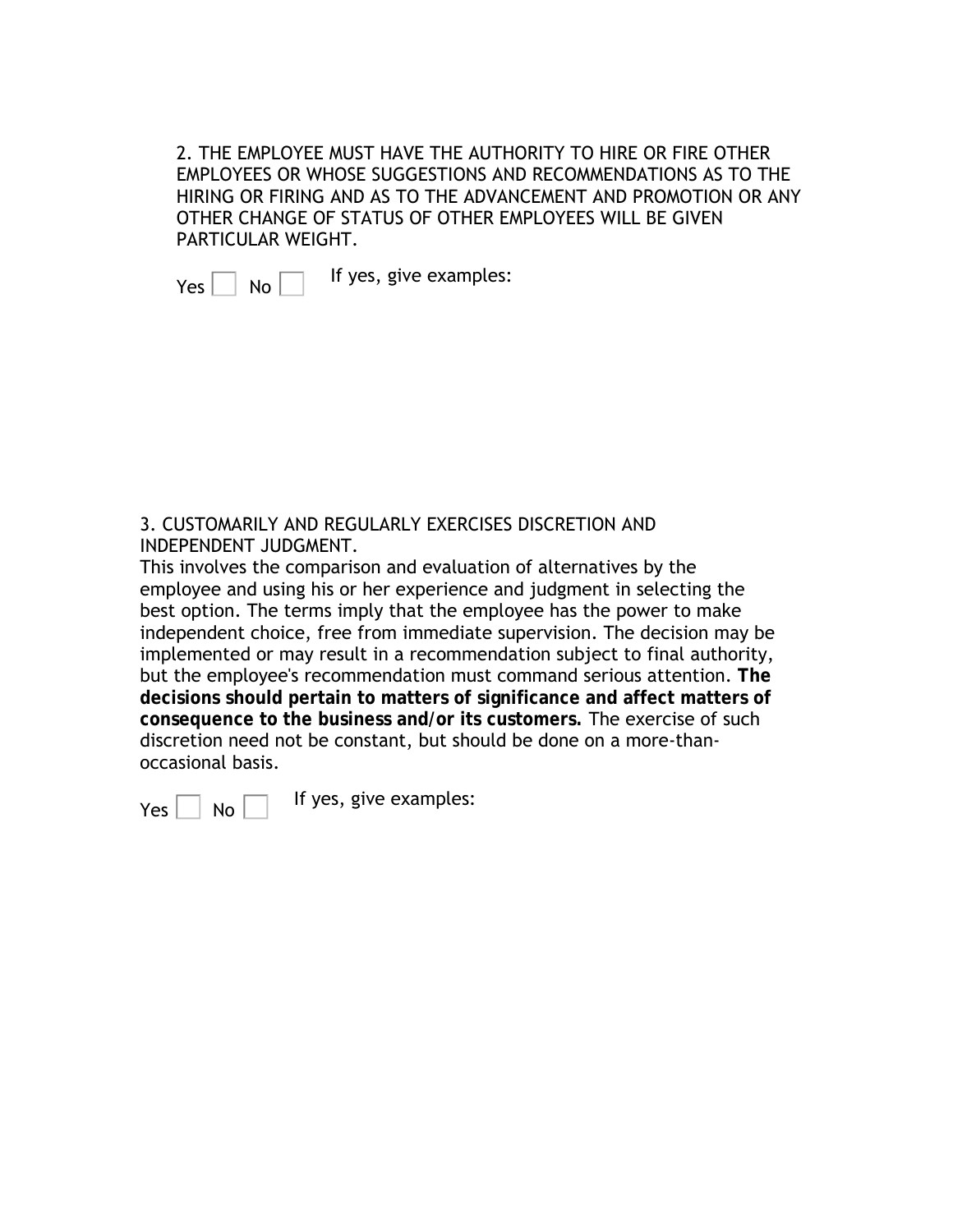4. CUSTOMARILY AND REGULARLY DIRECTS TWO OR MORE PEOPLE. Individuals who supervise employees only in the absence of the manager or who do not customarily and regularly direct the work of others are not considered exempt management or executive employees. However, these employees may still qualify under the administrative or professional exemption tests.

 $Y_{\text{es}}$   $\Box$  No  $\Box$  If yes, give examples:

### **B. EXEMPT DUTIES:**

Exempt duties must be related directly and clearly to managerial responsibilities. The kinds of job responsibilities actually performed and not the job title or written job description, define an exempt employee. An employee usually cannot do exempt and non-exempt work at the same time. For example, an employee working as a manager, who simply answers a question while continuing to perform production or sales work, is not "engaged in" managerial duties, but is "occupied or involved in" production work. On the other hand, the time that such an employee clearly disengages from production or sales work to "engage in" managerial duties should be counted as exempt duties. At times an exempt manager may do non-exempt work such as using the computer to draft correspondence or to do performance evaluations. In these situations the important issue is whether or not the non-exempt function is necessary or a means to accomplish the exempt responsibilities. Examples of exempt duties when performed as a part of or in conjunction with overall management level responsibilities, include:

- Interviewing, selecting, hiring and training employees.
- Setting and adjusting pay rates and work hours or recommending same.
- Directing work.
- Keeping production records of subordinates for use in supervision.
- Evaluating employees' efficiency and productivity.
- Handling employees' complaints.
- Disciplining employees including termination, or recommendation to terminate.
- Planning work.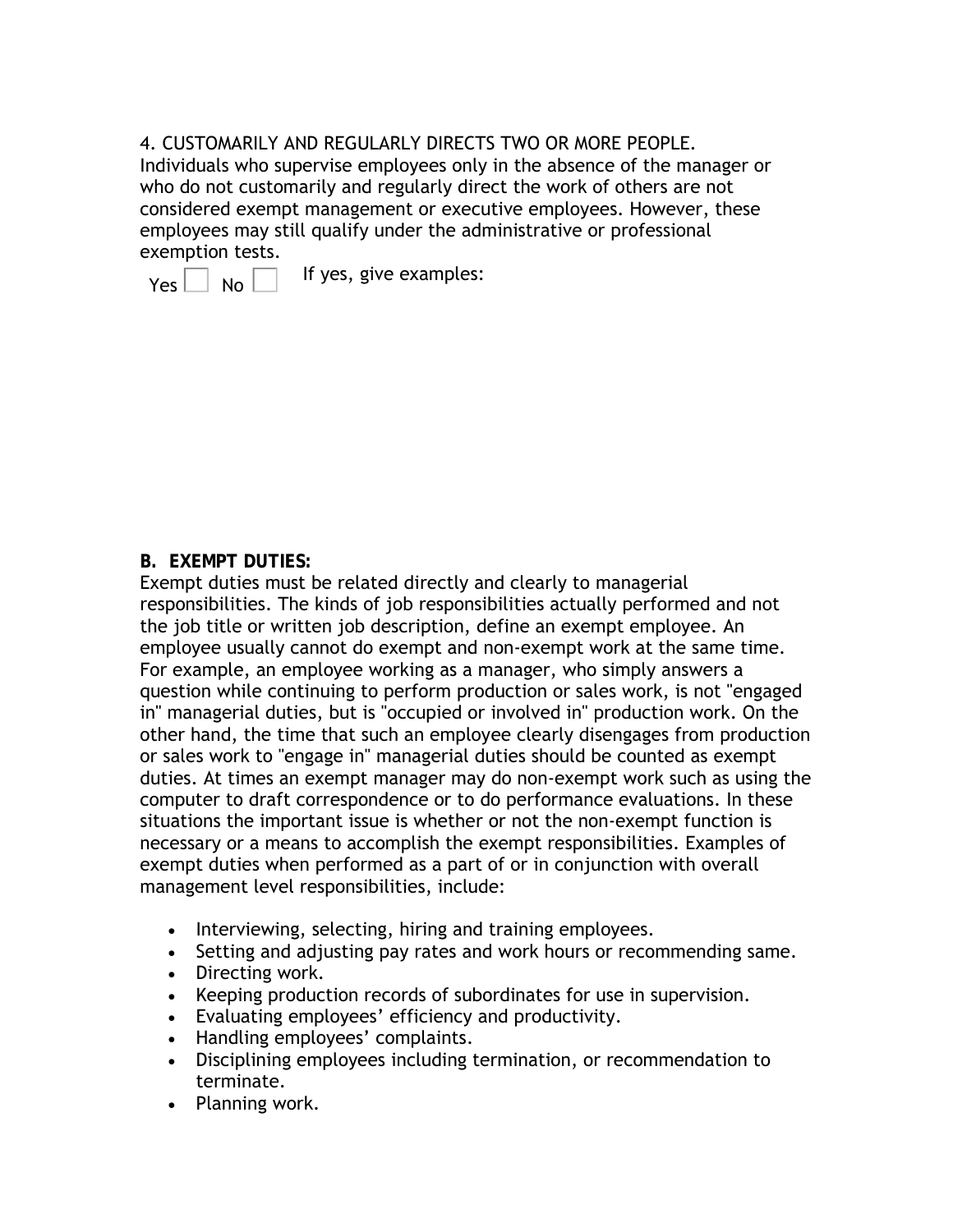- Determining techniques to be used at work.
- Distributing work to others.
- Deciding on types of merchandise, materials, supplies, machinery, or tools.
- Controlling flow and distribution of merchandise, materials and supplies.
- Providing for safety of employees and property.
- Establishing strategy, making financial or marketing decisions, etc.

Below is a worksheet to help indicate whether or not an employee meets the "duties" test:

**EXEMPT DUTY WEEKLY HOURS SPENT AT EACH DUTY**

| $\mathbf{1}$ .   | 1.               |
|------------------|------------------|
| $\overline{2}$ . | 2.               |
| $\overline{3}$ . | $\overline{3}$ . |
| 4.               | 4.               |
| $\overline{5}$ . | 5.               |
| 6.               | 6.               |
| $\overline{7}$ . | $\overline{7}$ . |
| 8.               | 8.               |
| 9.               | 9.<br>$10.$      |
| 10.              |                  |

## 11. **TOTAL WEEKLY HOURS SPENT AT EXEMPT DUTIES:**

### **C. NON-EXEMPT DUTIES:**

Some examples of non-exempt duties include:

- Performing the same kind of non-exempt work as subordinates.
- Performing any production work, even though unlike that performed by subordinates, which is not part of a supervisory function.
- Making sales, replenishing stocks, returning stock to shelves, other than for supervisory training or demonstration purposes.
- Performing routine clerical duties, such as bookkeeping, cashiering, billing, filing and operating business machines, other than for supervisory training or demonstration purposes.
- Performing routine maintenance work.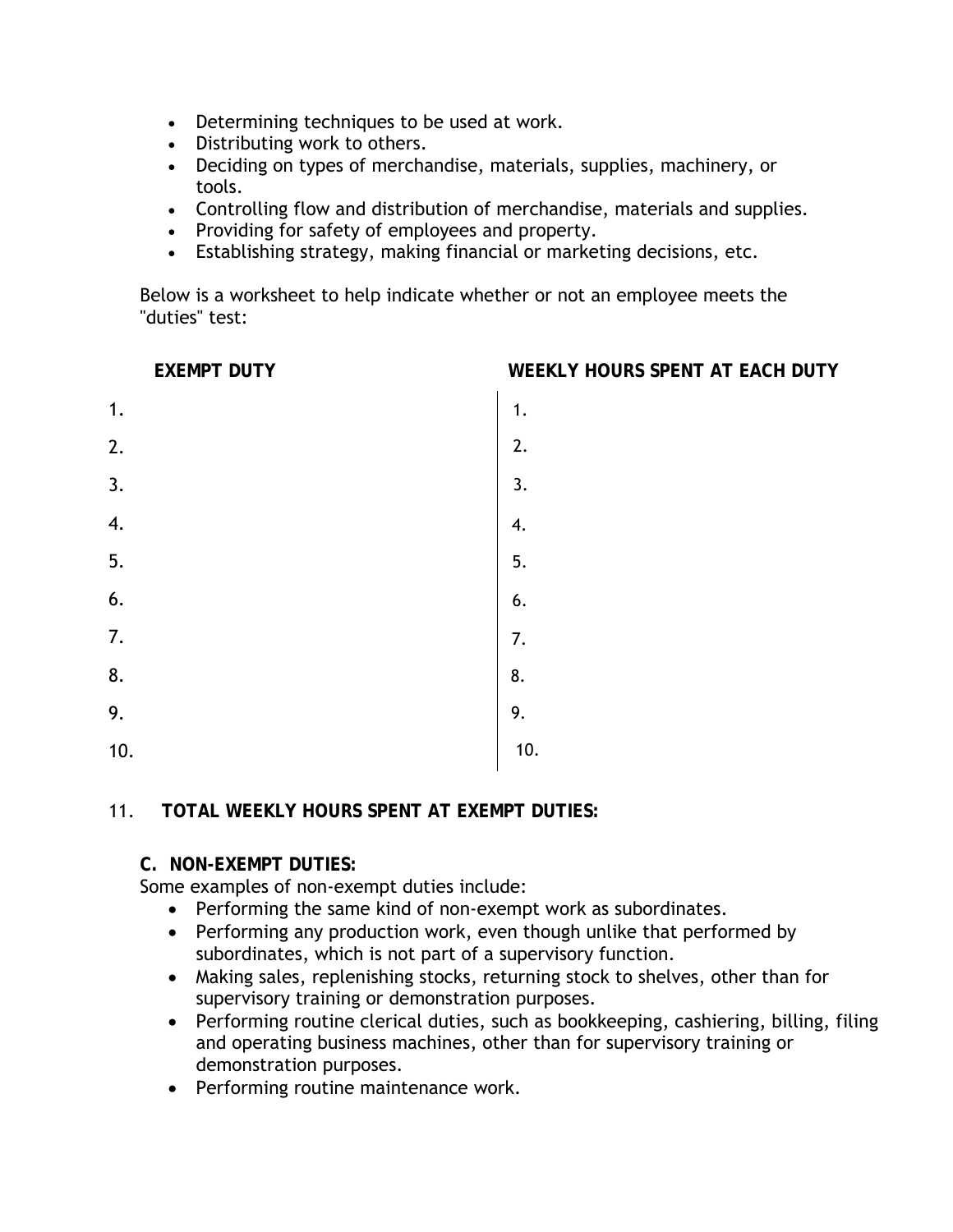- 1.
- 2.
- 3.
- 4.
- 5.
- 6.
- 7. 8.
- 1. 2. 3. 4. 5. 6. 7. 8. 9. 10. 9. 9. 10.

### **NON-EXEMPT DUTY WEEKLY HOURS SPENT AT EACH DUTY**

- $1.$ 
	-
- $2.$
- $3.$
- 4.
- $5.$
- $6.$
- $7.$
- 8.
- 
- 
- $10.$

# 11. **TOTAL WEEKLY HOURS SPENT AT NON-EXEMPT DUTIES:**

## **D. HOURS SUMMARY:**

| 1. Total Number of Weekly Hours Worked<br>(Total of B.11 and $C.11$ ) | <b>Hours</b> |
|-----------------------------------------------------------------------|--------------|
| 2. Total Number of Weekly Exempt Hours                                | <b>Hours</b> |
| (B.11)<br>Exempt Hours as a % of the Total Hours                      | Percent      |
| (D.2 divided by D.1)                                                  |              |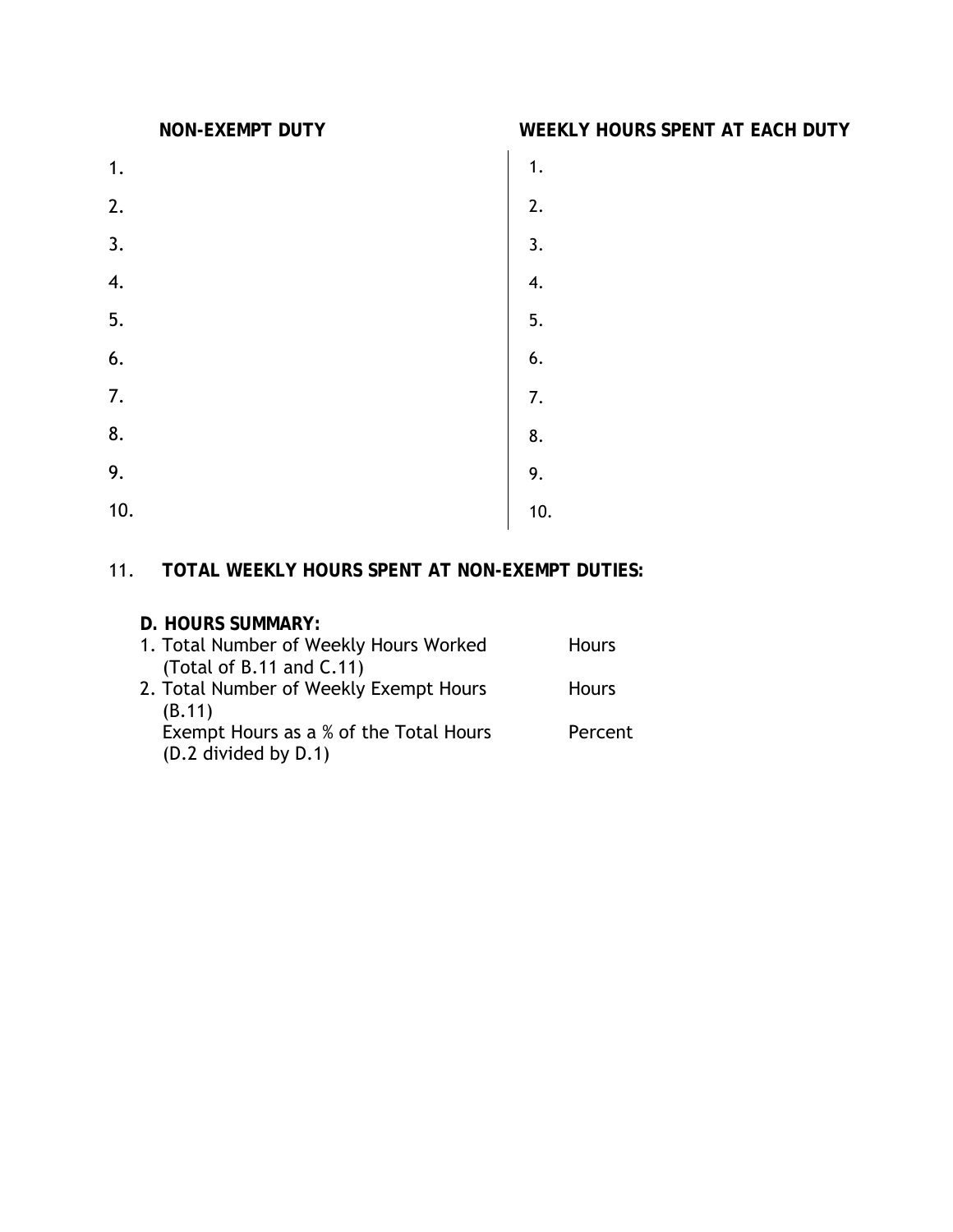### **E. SALARY TEST:**

An hourly paid employee will not meet this requirement and can not be exempt, regardless of duties. Additional, an individual is not automatically exempt just because he or she is paid a salary. Salary is described as a fixed compensation regardless of hours worked.

1. Employee is paid at least \$400.00 per week salary.

| Yes. | No |
|------|----|
|------|----|

2. Employee is paid \$475.00 per week salary.

| Yes | No |
|-----|----|
|-----|----|

3. Employee is paid \$455.00 per week salary. (Federal Law)

| Yes. | No |
|------|----|
|------|----|

"Salary basis" means a predetermined amount paid for each pay period on a weekly or less frequent basis, regardless of the number of days or hours worked, which amount is not subject to reduction because of variations in the quality or quantity of the work performed, and which amount has been the subject of an employer advisement as required by section 31-71f of the Connecticut General Statutes.

(1) Although the employee need not be paid for any workweek in which he performed no work, deductions may only be made in the following five (5) instances:

- (A) During the initial and terminal weeks of employment, an employer may pay a proportionate part of an employee's salary for the time actually worked;
- (B) Deductions may be made for one or more full days if the employee is absent for personal reasons other than sickness or accident;
- (C) Deductions may be made for one or more full days of sickness or disability provided the deduction is made pursuant to a bona fide plan, policy or practice of making deductions from an employee's salary after sickness or disability leave has been exhausted which has been disclosed to the employee in accordance with section 31-71f of the Connecticut General Statutes;
- (D) Deductions may be made for absences of less than one full day taken pursuant to the federal family and medical leave act, 29 USC 2601 et seq., or the Connecticut family and medical leave act, section 31-51kk et seq., of the Connecticut General Statutes, as permitted by 29 CFR 825.206 or by section 31-51qq-17 of the regulations of Connecticut state agencies; or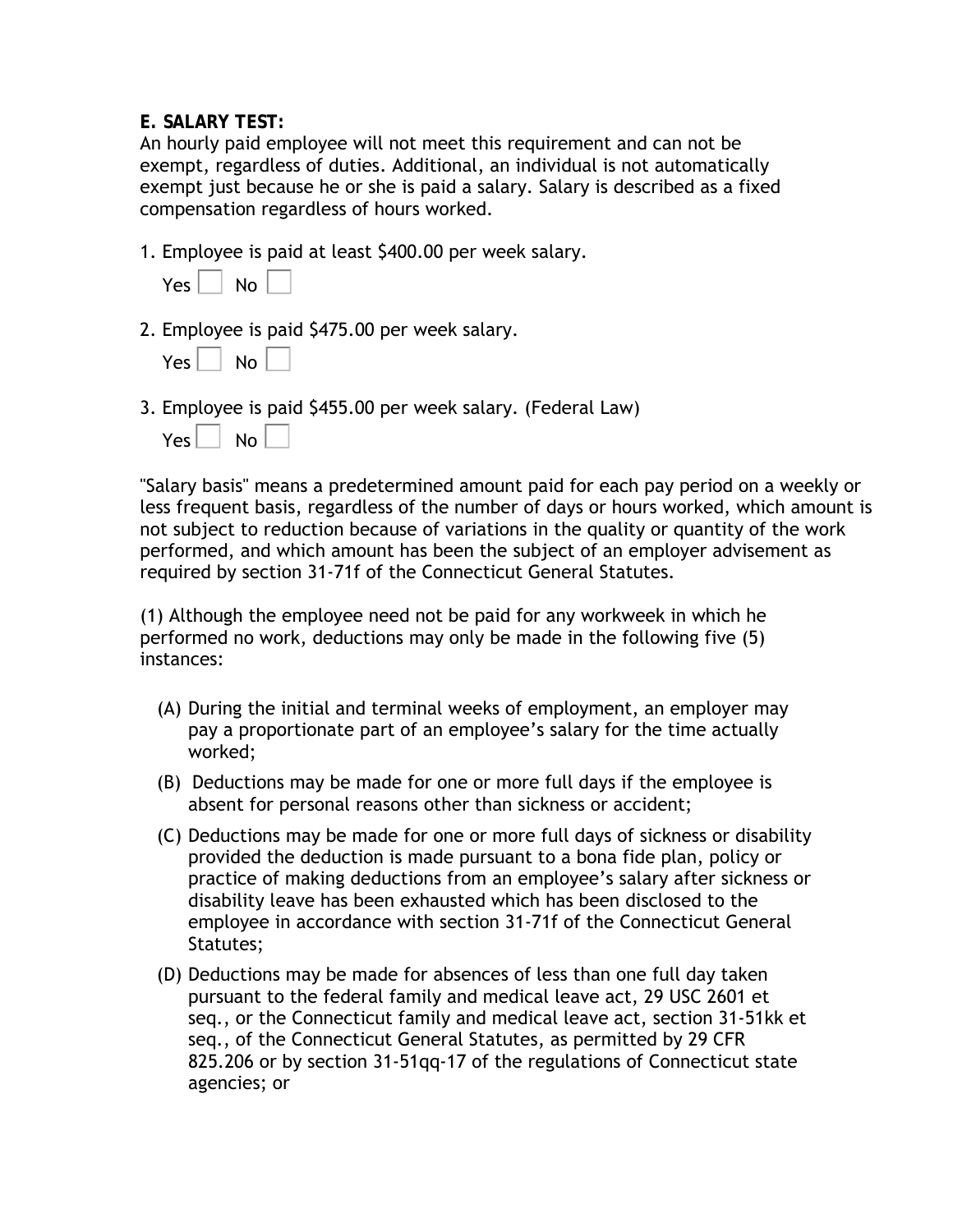- (E) Deductions may be made for one or more full days if the employee is absent as a result of a disciplinary suspension for violating a safety rule of major significance. Safety rules of major significance include only those relating to the prevention of serious danger to the employer's premises, or to other employees.
- (2)(A) No deduction of any kind shall be made for any part of a workweek absence that is attributable to:
	- (i) lack of work occasioned by the operating requirements of the employer;
	- (ii) jury duty, or attendance at a judicial proceeding in the capacity of a witness; or
	- (iii) temporary military leave.
	- (B) An employer is permitted to offset payments an employee receives for any of the services described in this subdivision against the employee's regular salary during the week of such absence.

(3) No deduction shall be made for an absence of less than one full day from work unless:

- (A) The absence is taken pursuant to the federal family and medical leave act, 29 USC 2601 et seq., or the Connecticut family and medical leave act, section 31-51kk et seq., of the Connecticut General Statutes, as permitted by 29 CFR 825.206 or by section 31-51qq-17 of the regulations of Connecticut state agencies; or
- (B) The absence is taken pursuant to a bona fide paid time off benefits plan that specifically authorizes the substitution or reduction from accrued benefits for the time that an employee is absent from work, provided the employee receives payment in an amount equal to his guaranteed salary.
- (4) No deduction of any kind shall be made for an absence of less than one week which results from a disciplinary suspension for violating ordinary rules of employee conduct.

Will the employee's pay be reduced under other circumstances?

| Yes. | No |
|------|----|
|------|----|